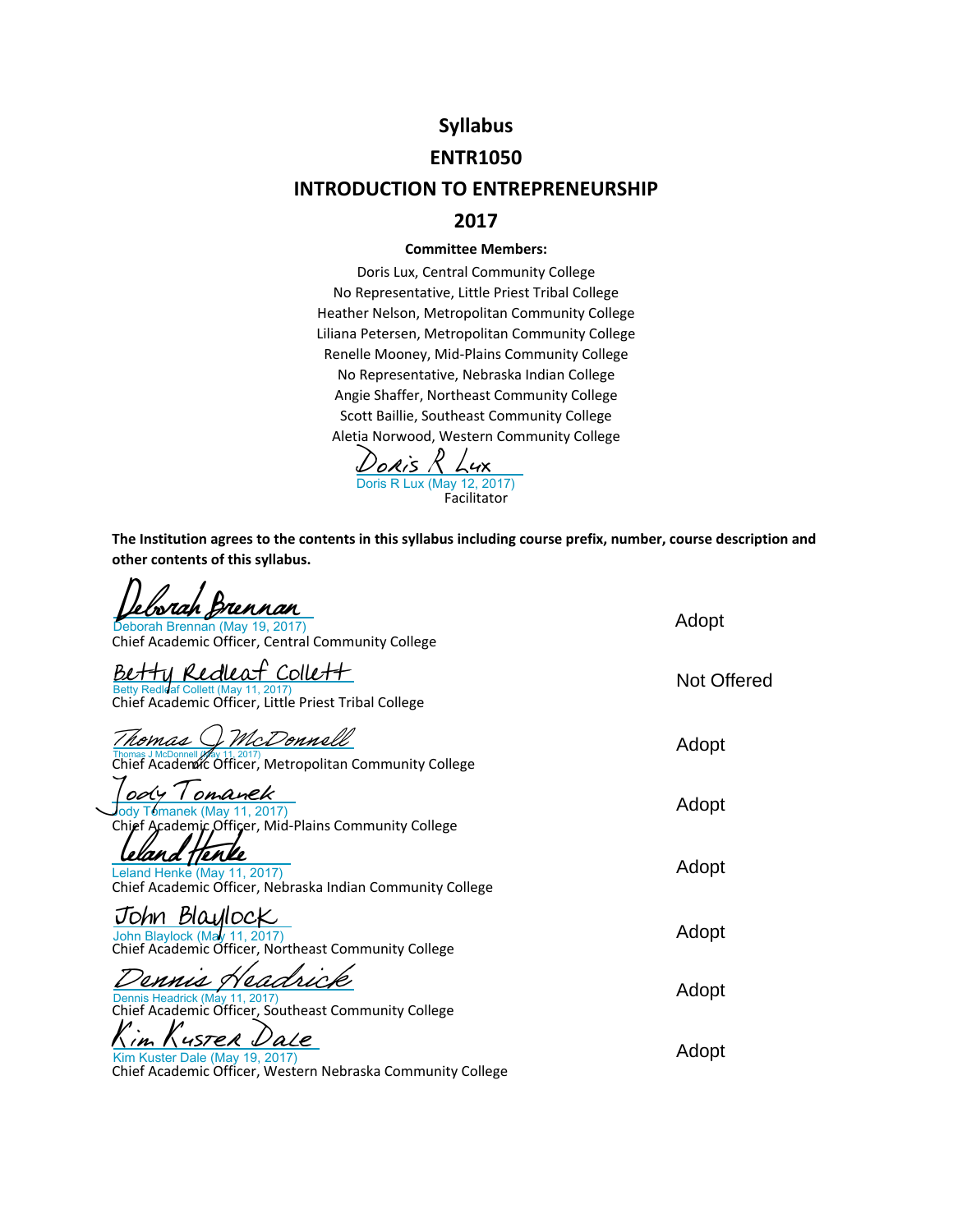#### **I. CATALOG DESCRIPTION**

| Course Number:                         | <b>ENTR1050</b>                                                                                                                                                                                                                                                                                                                                                  |
|----------------------------------------|------------------------------------------------------------------------------------------------------------------------------------------------------------------------------------------------------------------------------------------------------------------------------------------------------------------------------------------------------------------|
| Course Title:                          | Introduction to Entrepreneurship                                                                                                                                                                                                                                                                                                                                 |
| Prerequisite $(s)$ :                   | None                                                                                                                                                                                                                                                                                                                                                             |
|                                        | Catalog Description: The student will evaluate the business skills and commitment<br>necessary to successfully operate an entrepreneurial venture and<br>review the challenges and rewards of entrepreneurship. The<br>student will understand the role of entrepreneurial businesses in the<br>United States and the impact on our national and global economy. |
| Credit Hours:<br><b>Contact Hours:</b> | 3 semester $/$ 4.5 quarter hours<br>45 hours<br>Lecture/Classroom<br>.45 hours                                                                                                                                                                                                                                                                                   |

## **II. COURSE OBJECTIVES/COMPETENCIES**

#### *Course will:*

- **1)** Explain the nature of entrepreneurship as a method of business ownership
- **2)** Explore the characteristics of an entrepreneur.
- **3)** Discuss the advantages and disadvantages of entrepreneurship as a career choice.
- **4)** Introduce the management, financial, marketing and legal skills necessary to successfully operate and grow an entrepreneurial business venture.
- **5)** Evaluate the methods of entering an entrepreneurial venture to include starting a new business, buying an existing business, and becoming a franchisee.
- **6)** Identify global aspects of an entrepreneurial business.

## **III. STUDENT LEARNING OUTCOMES**

*Students will be able to:* 

- **1)** Understand Entrepreneurship Today
	- (a) Define the role of the entrepreneur in business
	- (b) Describe the entrepreneurial profile.
	- (c) Evaluate your potential as an entrepreneur.
	- (d) Explain the issues that are driving the growth of entrepreneurship.
- **2)** Move from Idea to Reality
	- (a) Describe the role of creativity and innovation in entrepreneurship.
	- (b) Discuss the importance of continually analyzing, adapting, and improving the entrepreneurial business.
	- (c) Identify methods entrepreneurs utilize to continually improve their product or service and the strategies of operating their entrepreneurial business.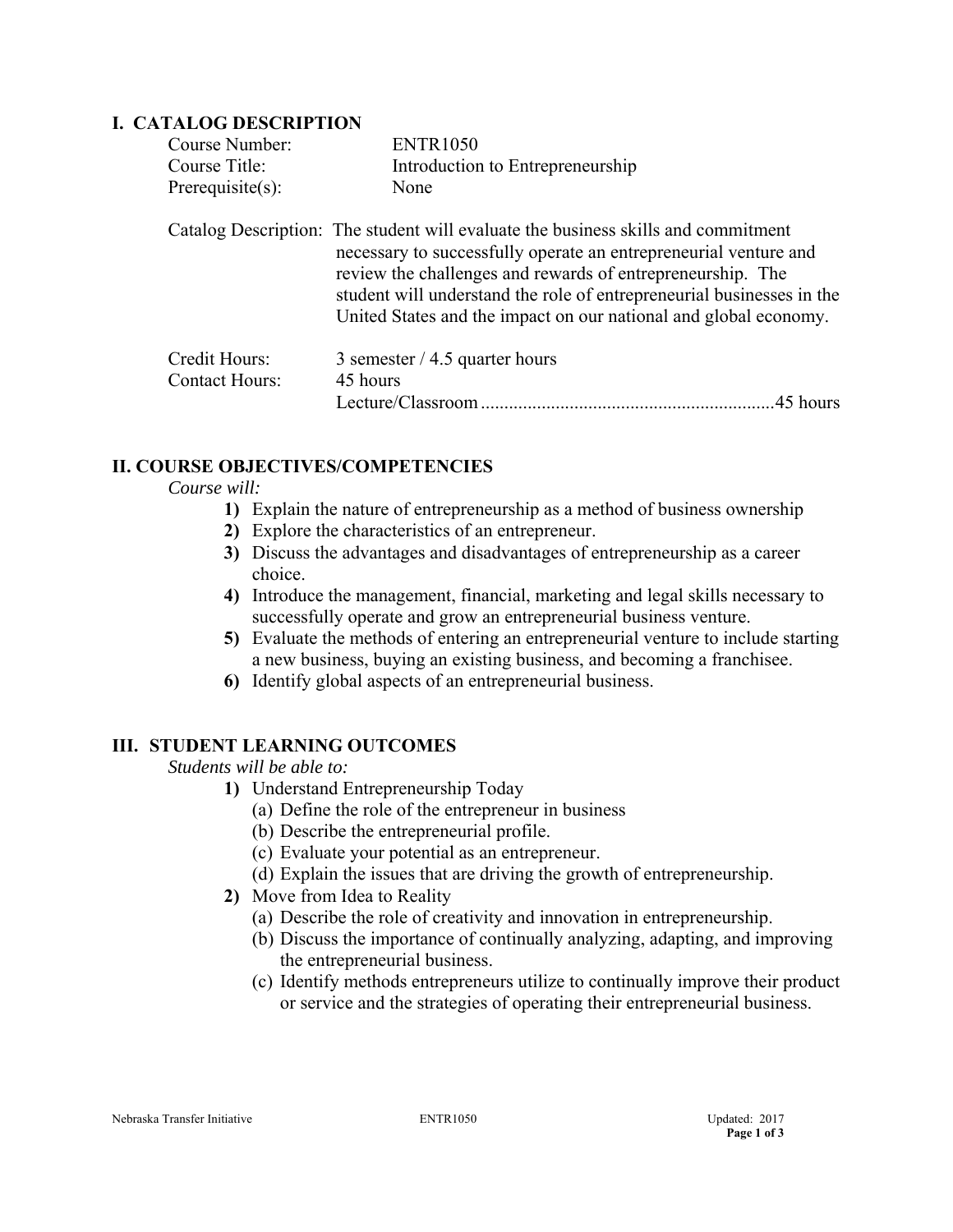- **3)** Identify Management Topics as Related to Entrepreneurship
	- (a) Describe the importance of strategic management to a small entrepreneurial business.
	- (b) Describe the importance of strategic marketing strategies to a small entrepreneurial business.
	- (c) Explain why and how a small business must create a competitive advantage in the market.
	- (d) Explain the importance of effective financial management in developing, growing, and sustaining an entrepreneurial business venture.
	- (e) Analyze the importance of legal issues in the successful operation of an entrepreneurial business.
	- (f) Identify the impact of technology to entrepreneurial business ventures.
	- (g) Analyze global issues for entrepreneurial businesses.

# **IV. COURSE CONTENT/TOPICAL OUTLINE Unit I**

- 1. Explain the nature of entrepreneurship as a method of business ownership
- 2. Explore the characteristics of an entrepreneur
- 3. Discuss the advantages and disadvantages of entrepreneurship as a career choice

# **Unit II**

- 1. Recognize the management, financial, marketing and legal skills necessary to successfully operate and grow and entrepreneurial business venture
- 2. Identify and evaluate the methods of entering an entrepreneurial venture to include starting a new business, buying an existing business, and becoming a franchisee
- 3. Identify global aspects of an entrepreneurial business

## **V. INSTRUCTIONAL MATERIALS**

## **Recommended text (s)***:*

*StrengthsQuest; Clifton Builder Profile 10: Gallup Entrepreneurship: The Art, Science, and Process for Success, McGraw Hill Entrepreneurship: Theory, Process and Practices, Donald F. Kuratko, Cengage Entrepreneurship A Real World Approach by Rhonda Abrams; PrintShop Small Business Startup Karen Pinson The Young Entrepreneur's Guide to Success, Chisom, Rule of Thumb-A Guide to Small Business Basics, Kaiser and Mitilier, WriteLife, LLC*